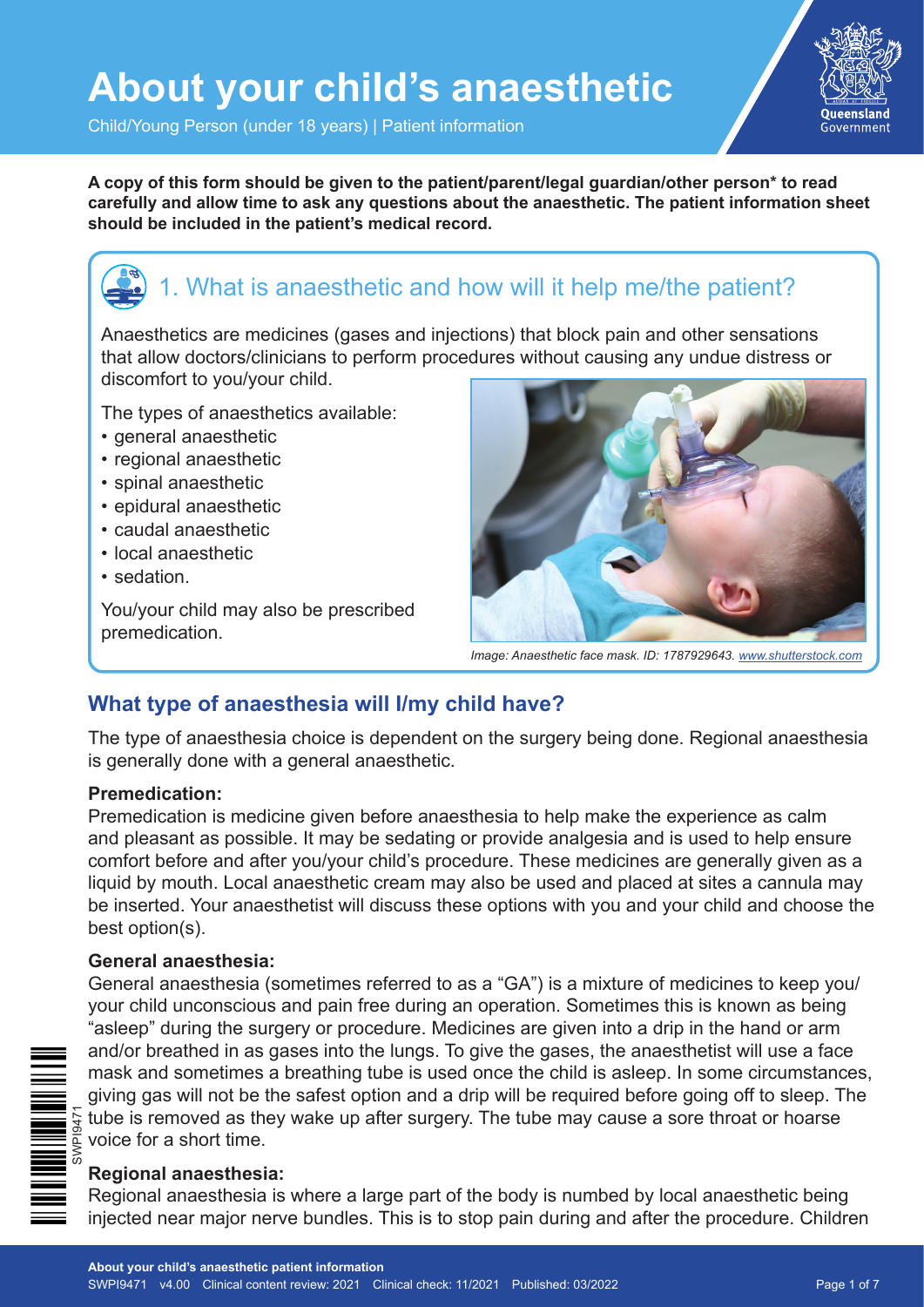usually have a general anaesthetic and/or sedation before the regional anaesthetic is performed. You/your child may not be able move that part of the body, even for some time after the procedure until the anaesthetic is discontinued. Regional anaesthesia includes spinal, epidural, caudal, plexus or nerve blocks and local anaesthetic.

- **• Spinal anaesthesia:** the local anaesthetic is placed in direct contact with the nerves at the lower end of the spinal column with a thin needle. With this technique movement of the legs and pain are both blocked. This is used for shorter operations and is not continued after the operation.
- **• Epidural anaesthesia:** a needle is placed between the bones of the back (vertebrae) and a thin plastic tube (epidural catheter) is placed in the epidural space. The needle is then removed and the catheter is taped to the skin. Medications to block pain are given through the catheter. For complicated procedures, the doctor may connect a pump so medication can be given for several days afterwards.
- **• Caudal anaesthesia:** local anaesthetic medication is injected into the caudal space at the base of the spine. It is a form of pain relief for children who are having operations below the level of their belly button. Sometimes a thin plastic tube, called a caudal catheter, is inserted and left in the caudal space so that local anaesthetic can be given through it to make the pain relief last longer.
- **• Local anaesthetic:** medication is used to numb a part of the body for a period of time and in some circumstances may be continued after the procedure. It is used when nerves can be easily reached by drops, sprays, ointments or injections.

#### **Sedation:**

Sedation medicines are used to alter the conscious state so that children are comfortable during procedures that do not involve a lot of pain and for small surgical procedures. You/your child may or may not remember parts of the procedure.

#### **Preparing your child for an anaesthetic**

The most important feature of preparing your child for anaesthesia and surgery is honesty. Children generally respond well to a simple explanation of the procedure a few days prior to being admitted to hospital. Your child's questions should be answered simply and truthfully. You may also bring any special toys or comfort items to the hospital to reduce your child's anxiety.

Your composure as a parent is essential as children sense when a parent is anxious or upset. Nothing calms a child more than a confident and calm parent. If you have concerns about the procedure or the anaesthetic, address these with your anaesthetist beforehand.

You will meet your child's anaesthetist before the procedure. They will examine your child and ask several questions to help them plan the best anaesthesia option. It is important to tell the anaesthetist about any previous experiences or specific fears you or your child may have (e.g. needles or masks).

Being present while your child is anaesthetised is often helpful. However this can be upsetting for some parents and it is not an expectation. Ultimately it is the decision of your child's anaesthetist as to whether you can be present or not. The anaesthetist will discuss the options with you and your child prior to your anaesthetic.

#### **What information will the anaesthetist want to know?**

The anaesthetist will want to know about:

- any previous pleasant or unpleasant experiences with a procedure or an anaesthetic
- medicines: bring to hospital all your/your child's prescribed medicines, or medicines bought over the counter, herbal remedies and supplements that you/your child takes and show them to the anaesthetist
- allergies or side effects to medicines
- previous anaesthetics/operations or family problems with anaesthetics
- any problems with breathing such as asthma, recent coughs, colds, fevers or illnesses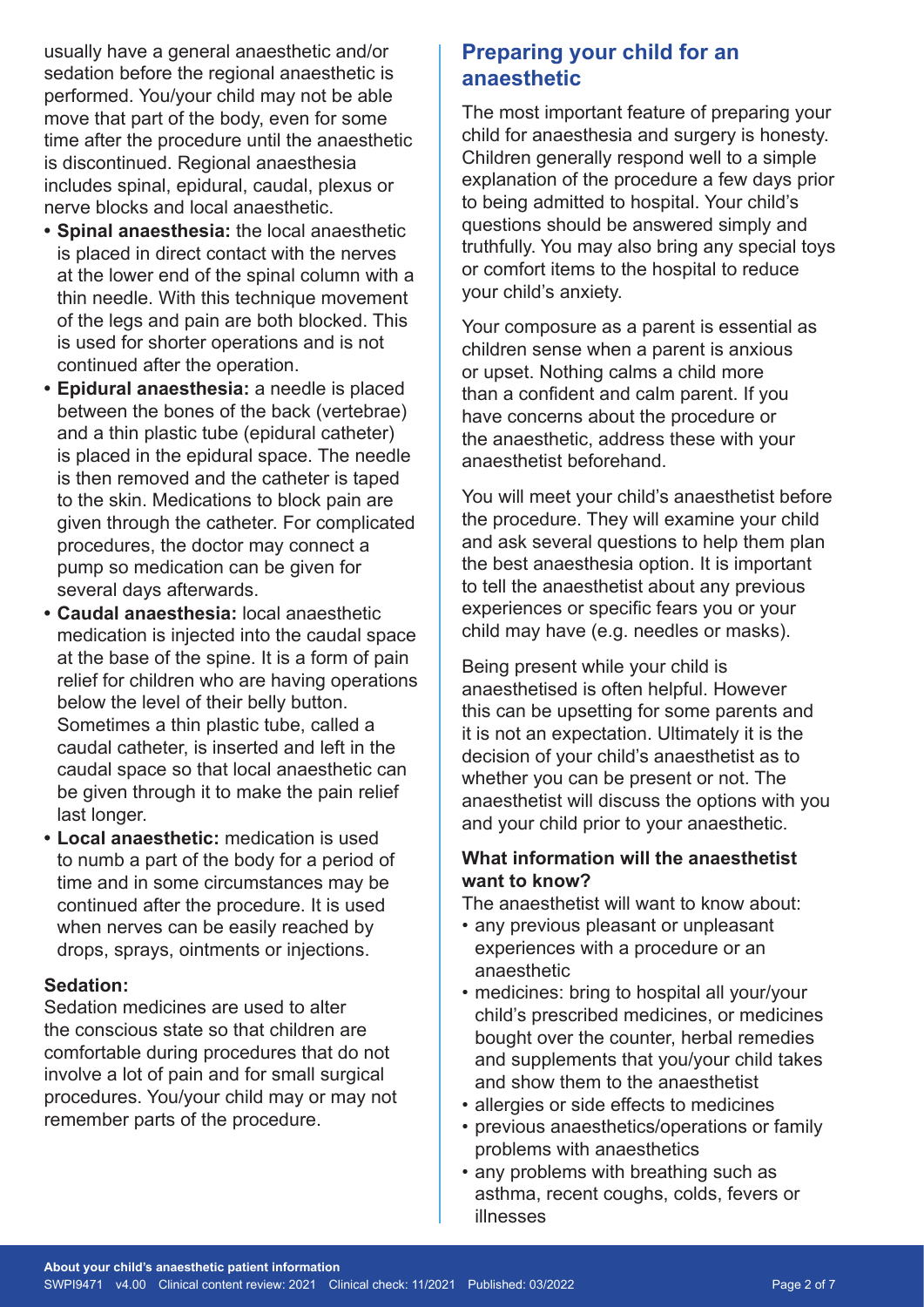- any heart problems, syndromes or any other medical problems
- recent infectious illness contacts such as the flu, chicken pox and whooping cough
- any loose teeth
- any preferences or concerns.

#### **When should you/your child stop eating and drinking before the anaesthetic?**

No food or drink beforehand is essential for safe anaesthesia. It is important to follow the instructions given to you by the hospital and/ or treating doctor/anaesthetist.

If you/your child eats or drinks too close to their procedure, then it may be delayed to another day. The reason for this is that if there is food or liquid in the stomach during the anaesthetic, it can escape from the stomach, enter the lungs and cause severe lung damage. That is why having nothing to eat or drink is so important.

#### **Should I/my child take medications while fasting?**

Any regular prescribed medications including asthma puffers should be given as usual up until the procedure, unless the anaesthetist or another doctor requests that they are stopped. Tablets or capsules that need to be swallowed can be taken with a sip of clear fluid.

#### **What else should you/your child do before having an anaesthetic?**

There is less risk of problems from a general anaesthetic if the following occurs:

- Stop drinking alcohol and taking recreational drugs such as marijuana (especially if you are breastfeeding your child), for 24 hours before surgery as these may alter the effect of the anaesthetic medicines.
- Stop smoking as early as possible before surgery to give the lungs and heart a chance to improve. This includes passive smoking which may occur when your child breathes in other people's tobacco smoke. Smoking cuts down oxygen in the blood and increases breathing problems during and after a general anaesthetic.

# 2. What are the risks?

There are risks and complications with anaesthesia. There may also be risks specific to each person's individual condition and circumstances. Please discuss these with the doctor/clinician and ensure they are written on the consent form before you sign it.

Risks include but are not limited to the following:

#### **Common risks and complications**

- **• All anaesthetics:**
	- nausea, vomiting, itching and shivering inform the staff as these can be treated
	- headache
	- drowsiness
	- pain, bruising and/or bleeding at the injection site
	- some diseases and medicines, including complementary medicines, have the ability to affect blood clotting. A list of commonly affected medicines is found here www.health.qld.gov.au/consent/ bloodthinner
	- small areas of the lung can collapse, increasing the risk of chest infection. This may need antibiotics and physiotherapy
	- leaking of stomach content into the lungs (aspiration)
	- dizziness or feeling faint, especially when you start to move around
	- problems in passing urine you may require a catheter to be placed in your bladder
	- allergic reaction to the medication, requiring further treatment
- **• General anaesthetic:**
	- minor damage to teeth, dental work, tongue and lips due to the breathing tube
	- temporary blurred or double vision
	- confusion (delirium)/behavioural disturbance, memory loss
	- drowsiness
	- sore or dry throat and lips
- **• Regional anaesthetic:**
	- prolonged numbness or tingling
- **• Spinal/epidural anaesthetic:**
	- headache and/or backache
	- low blood pressure:
		- » this can make you feel faint, dizzy or sick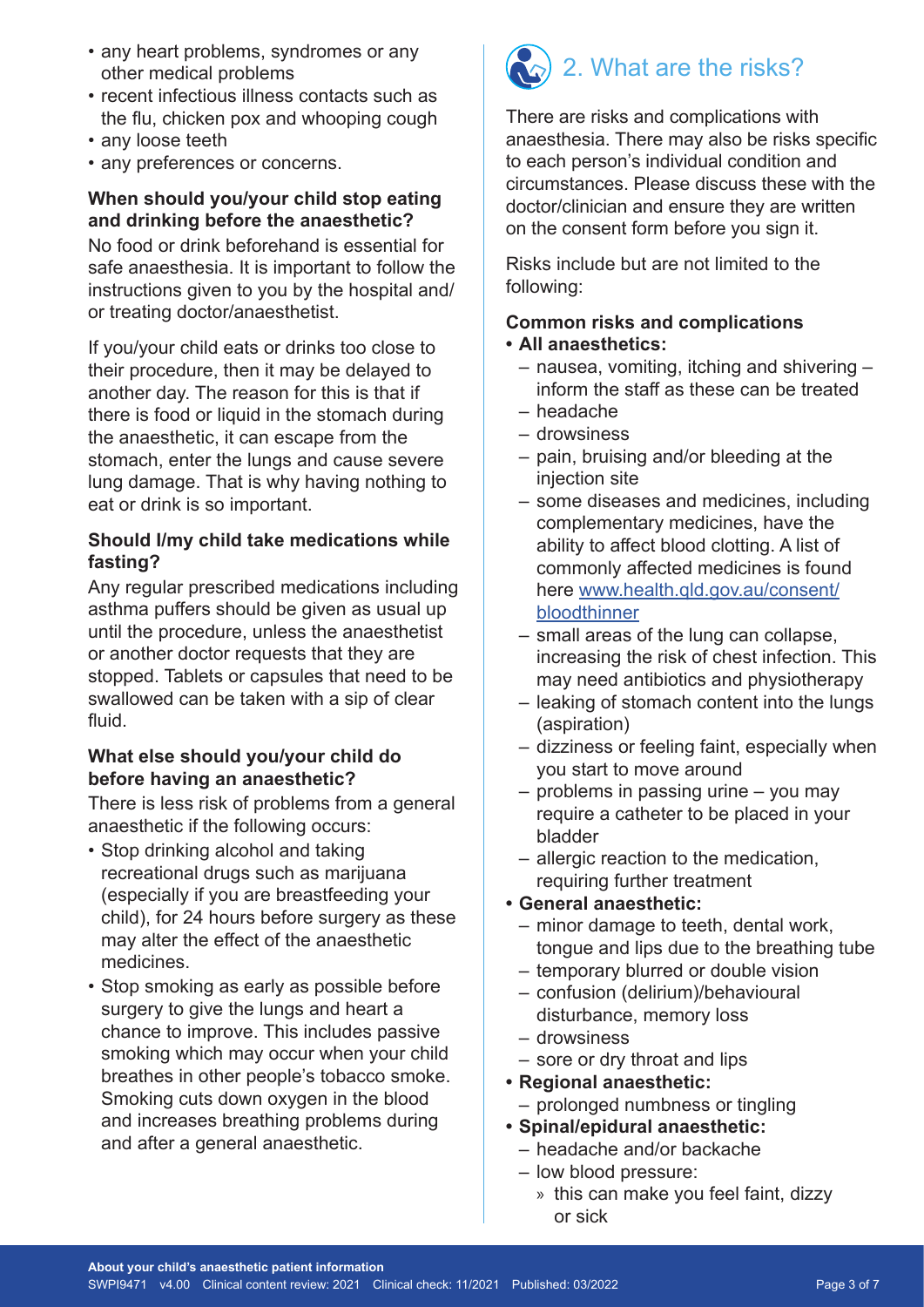- pain during the injection:
	- » immediately tell your anaesthetist if you feel pain in places other than where the needle is
	- » the pain might be in your legs or bottom and might be due to the needle touching a nerve
	- » the needle may need to be repositioned

#### **• Sedation:**

- where there is a deep level of sedation (which may be required for your procedure):
	- » loss of consciousness
	- » responsiveness only to painful touch
	- » difficulty breathing
	- » heart function can be affected

#### **Uncommon risks and complications**

#### **• All anaesthetics:**

- allergic reaction to the medication, requiring further treatment
- muscle aches and pains
- breathing problems
- existing medical problems getting worse
- blood clot in the leg (DVT) causing pain and swelling. In rare cases part of the clot may break off and go to the lungs
- small areas of the lung can collapse, increasing the risk of chest infection. This may need antibiotics and physiotherapy
- overdose of anaesthetic medicines

#### **• General anaesthetic:**

- temporary difficulty in breathing and/or slow breathing
- the anaesthetic does not fully work (e.g. being conscious or aware whilst having a general anaesthetic)
- temporary nerve damage (paralysis or numbness)
- damage to the eyes (small pieces of tape and/or eye ointment is used to keep the eyelids closed and lubricated)
- damage to the voice box and vocal cords, which may cause a temporary hoarse voice from the breathing tube
- prolonged paralysis requiring breathing support

#### **• Regional anaesthetic:**

- failure of block: this may require a further injection of anaesthetic or a different method of anaesthesia to be used
- temporary nerve damage recovering in a

few days to months, damage may cause weakness, tingling and/or numbness of the body part that the nerve goes to

- damage to surrounding structures such as blood vessels, nerves and muscles
- **• Spinal/epidural anaesthetic:**
	- severe headache:
		- » can occur after a spinal injection
		- » it will get worse on sitting or standing and improves if you lie down
	- temporary nerve damage:
		- » temporary loss of sensation, pins and needles and sometimes muscle weakness in the lower body
		- » may last for a few days, weeks or months
- **• Sedation:**
	- weakness.

## **Rare risks and complications**

#### **• All anaesthetics**

- serious allergic reaction or shock to the medication, requiring further treatment
- heart attack or stroke could occur due to the strain on the heart
- severe breathing difficulty (very rare)
- seizures may occur, requiring further medication and treatment
- equipment failure causing significant harm
- death as a result of this anaesthetic is rare
- **• General anaesthetic**
	- vision loss and blindness
	- raise in body temperature requiring emergency treatment
	- deafness (usually short-term).

### **• Regional anaesthetic:**

- permanent nerve damage with possible paralysis
- infection around injection site and epidural catheter which may cause meningitis and/or epidural abscess, requiring antibiotics and further treatment
- **• Spinal/epidural anaesthetic:**
	- permanent nerve damage with possible paralysis
	- infection around injection site and epidural catheter which may cause meningitis and/or epidural abscess, requiring antibiotics and further treatment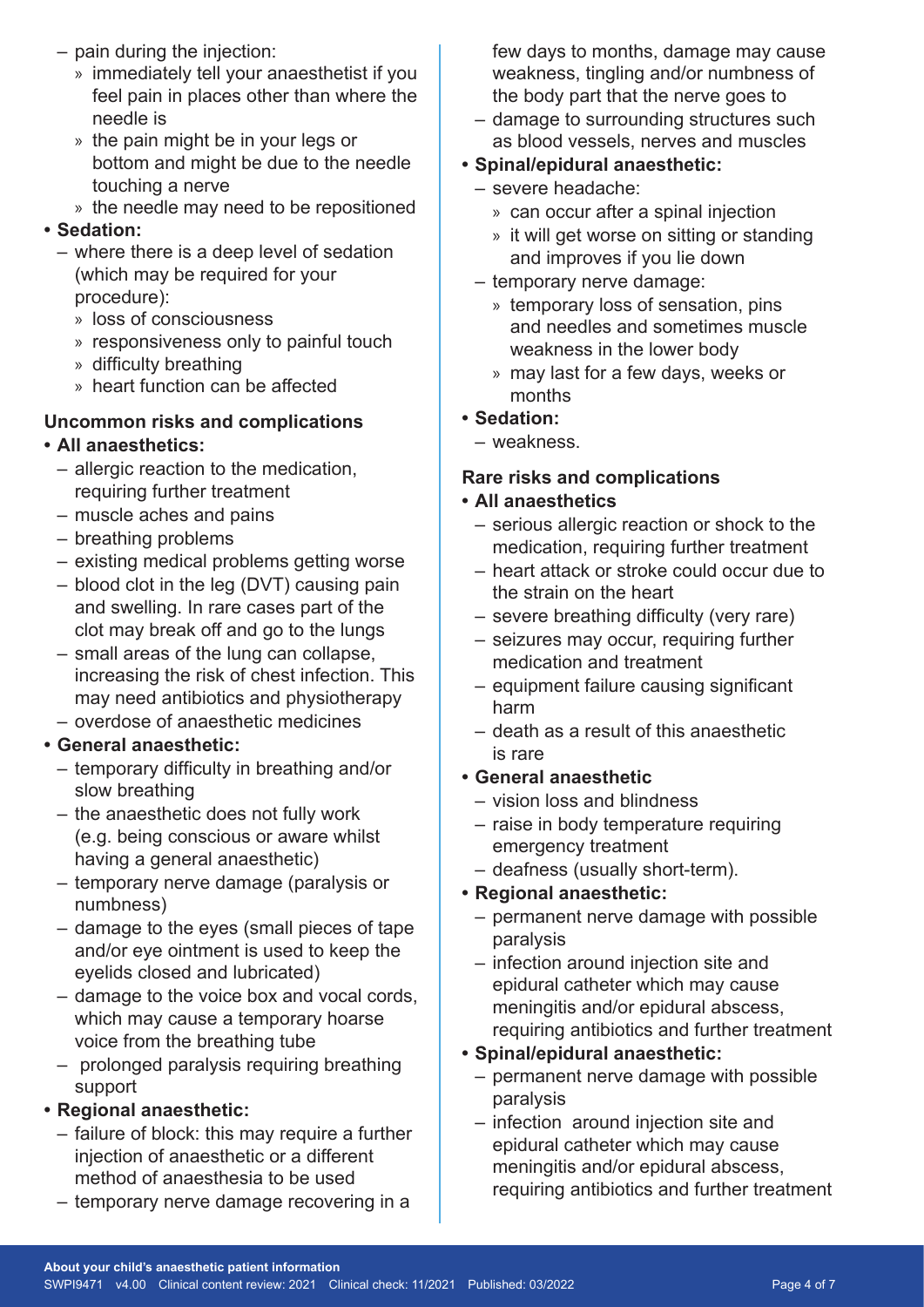- equipment failure (e.g. breakage of needles or catheters possibly requiring surgery to remove them)
- blood clot with spinal cord damage
- **• Sedation:**
	- damage to nerves and potential pressure injuries
	- blood clot in the leg causing pain and swelling. In rare cases, part of the clot may break off and go to the lungs
	- brain damage.

#### **What are the risks of not having anaesthetic?**

Not having an anaesthetic may result in you/your child not being able to have the procedure.

There may be health consequences if you choose not to have the proposed anaesthetic. Please discuss these with the doctor/clinician.



Making the decision to have an anaesthetic requires the patient/parent/legal guardian/ other person\* to understand the options available. Please discuss any alternative treatment options with your doctor/clinician.

# 4. What should I expect after the anaesthetic?

After the procedure, the nursing staff in the recovery area will watch you/your child closely until you/your child are fully conscious (awake). The anaesthetist is close by and can help if needed. The nurses will give extra pain relief and medicines to help stop or decrease any nausea and vomiting as needed.

You may be called to be with your child during the waking up process. Some children may appear confused and distressed as they wake up. This behaviour does not last longterm and it does not necessarily mean it will occur again with another anaesthetic.

#### **Returning to the ward or day procedure area**

You/your child will be returned to the ward or day procedure area to rest until recovered.

Tell the nurse if you/your child has any side effects from the anaesthetic, such as nausea, vomiting, discomfort, or a headache. The anaesthetist and/or nurses can arrange pain relief, any other medications, and extra fluids by a drip if needed.

#### **How will we keep you/your child comfortable after surgery?**

The anaesthetist will work with you/your child to provide the best pain relief possible.

Pain relief medications may be given while you/your child are anaesthetised to be more comfortable when you/your child wake up.

In some instances more advanced techniques of pain relief may be offered such as nerve blocks and caudal blocks. If this is the case the anaesthetist will discuss this in more detail prior to the surgery.

After the operation, commonly used pain relief medications may include paracetamol, ibuprofen, oxycodone, morphine, and local anaesthetics. These may be given by mouth as a tablet or syrup, by injection into a vein and rarely by injection into a muscle, or as a suppository.

Generally it is suggested that paracetamol is taken regularly for at least the first 24 hours after surgery. Refer to the recommended dosage on the packaging.

#### **Things to avoid after general anaesthesia and/or sedation:**

A general anaesthetic or sedation will affect your/your child's judgment for about 24 hours (sometimes longer). For your/your child's safety during this time:

- have a competent adult with children on the first night after surgery
- do not drive or ride any type of bike, skateboard, car, or other vehicle
- do not operate machinery, including cooking implements
- do not make important decisions that require careful concentration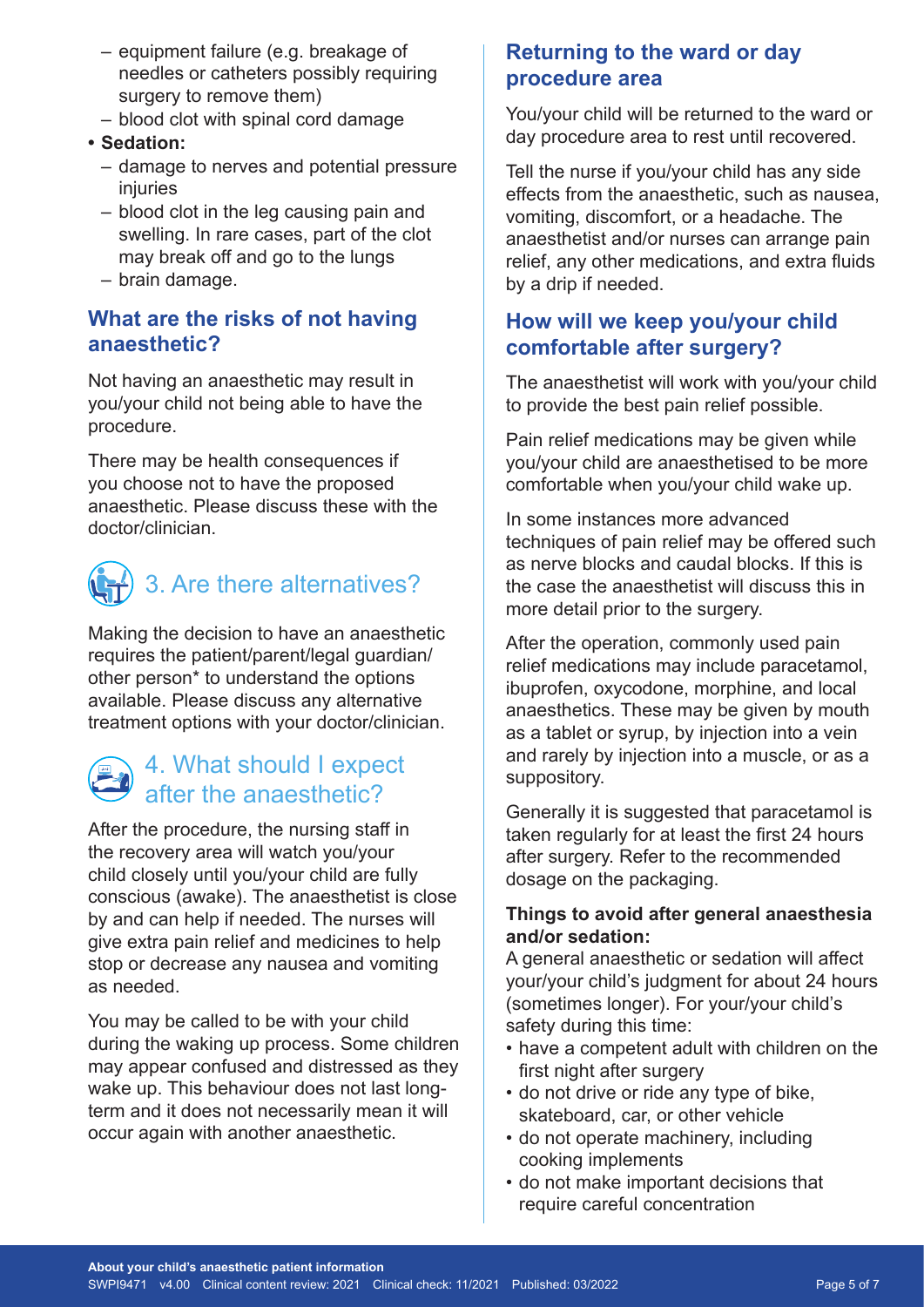• do not drink alcohol, take other mindaltering substances, or smoke; these may react with the anaesthetic medicines.

# 5. Who will be performing the anaesthetic?

A doctor/clinician other than the consultant/ specialist may assist with/conduct the clinically appropriate anaesthetic. This could be a doctor/clinician undergoing further training, all trainees are supervised according to relevant professional guidelines.

If you have any concerns about which doctor/ clinician will be performing the anaesthetic, please discuss with the doctor/clinician.

An anaesthetist is a doctor with specialist training who will:

- assess your/your child's health, previous experiences with anaesthetics or injections and then discuss with you the type of anaesthetic suitable for the surgery or procedure
- discuss the risks of suitable anaesthetic options
- discuss if you/your child have a preference for how the anaesthetic is started and given, although sometimes there are medical reasons why things have to be done in a certain way
- agree to a plan with you/your child for the anaesthetic and pain control
- be responsible for giving you/your child's anaesthetic and caring for you/them during and straight after surgery or the procedure
- manage blood transfusions during surgery if required
- obtain your consent for the anaesthetic.

You/your child may be seen and cared for by a specialist anaesthetist, a general practitioner (GP) with training in anaesthetics (particularly in rural areas) or a doctor undergoing further training. All trainees are supervised according to relevant Australian professional guidelines.

# $\land$  6. Where can I find support or more information?

Hospital care: before, during and after is available on the Queensland Health website [www.qld.gov.au/health/services/hospital](http://www.qld.gov.au/health/services/hospital-care/before-after)[care/before-after](http://www.qld.gov.au/health/services/hospital-care/before-after) where you can read about your healthcare rights.

You can also see a list of blood thinning medications at [www.health.qld.gov.au/](http://www.health.qld.gov.au/consent/bloodthinner) [consent/bloodthinner](http://www.health.qld.gov.au/consent/bloodthinner).

Children's Health Queensland: [www.childrens.health.qld.gov.au/chq/](http://www.childrens.health.qld.gov.au/chq/information-for-families/fact-sheets/) [information-for-families/fact-sheets/](http://www.childrens.health.qld.gov.au/chq/information-for-families/fact-sheets/).

Society for Paediatric Anaesthesia in New Zealand and Australia: [www.spanza.org.au/epic/resources-for](http://www.spanza.org.au/epic/resources-for-children-and-young-adults/)[children-and-young-adults/.](http://www.spanza.org.au/epic/resources-for-children-and-young-adults/)

The Royal Children's Hospital Melbourne: [www.rch.org.au/anaes/parent\\_information/](http://www.rch.org.au/anaes/parent_information/Parent_Info_Anaesthesia_Pain_Management/) Parent\_Info\_Anaesthesia\_Pain [Management/](http://www.rch.org.au/anaes/parent_information/Parent_Info_Anaesthesia_Pain_Management/).

Association of Paediatric Anaesthetists of Great Britain and Ireland: [www.apagbi.org.uk/children-and-young](http://www.apagbi.org.uk/children-and-young-people/parents-and-carers)[people/parents-and-carers](http://www.apagbi.org.uk/children-and-young-people/parents-and-carers).

Children's Hospital, Westmead Sydney: [www.schn.health.nsw.gov.au/parents-and](http://www.schn.health.nsw.gov.au/parents-and-carers/our-services/anaesthesia/chw)[carers/our-services/anaesthesia/chw.](http://www.schn.health.nsw.gov.au/parents-and-carers/our-services/anaesthesia/chw)

Queensland Health: [www.health.qld.gov.au/consent](http://www.health.qld.gov.au/consent).

Australian and New Zealand College of Anaesthetists: [www.anzca.edu.au/patient](http://www.anzca.edu.au/patient-information/anaesthesia-information-for-patients-and-carers)[information/anaesthesia-information-for](http://www.anzca.edu.au/patient-information/anaesthesia-information-for-patients-and-carers)[patients-and-carers](http://www.anzca.edu.au/patient-information/anaesthesia-information-for-patients-and-carers).

Royal College of Anaesthetists: www.rcoa.ac.uk/patientinfo.

Staff are available to support patients' cultural and spiritual needs. If you would like cultural or spiritual support, please discuss with your doctor/clinician.

Queensland Health recognises that Aboriginal and Torres Strait Islander patients will experience the best clinical care when their culture is included during shared decision-making.